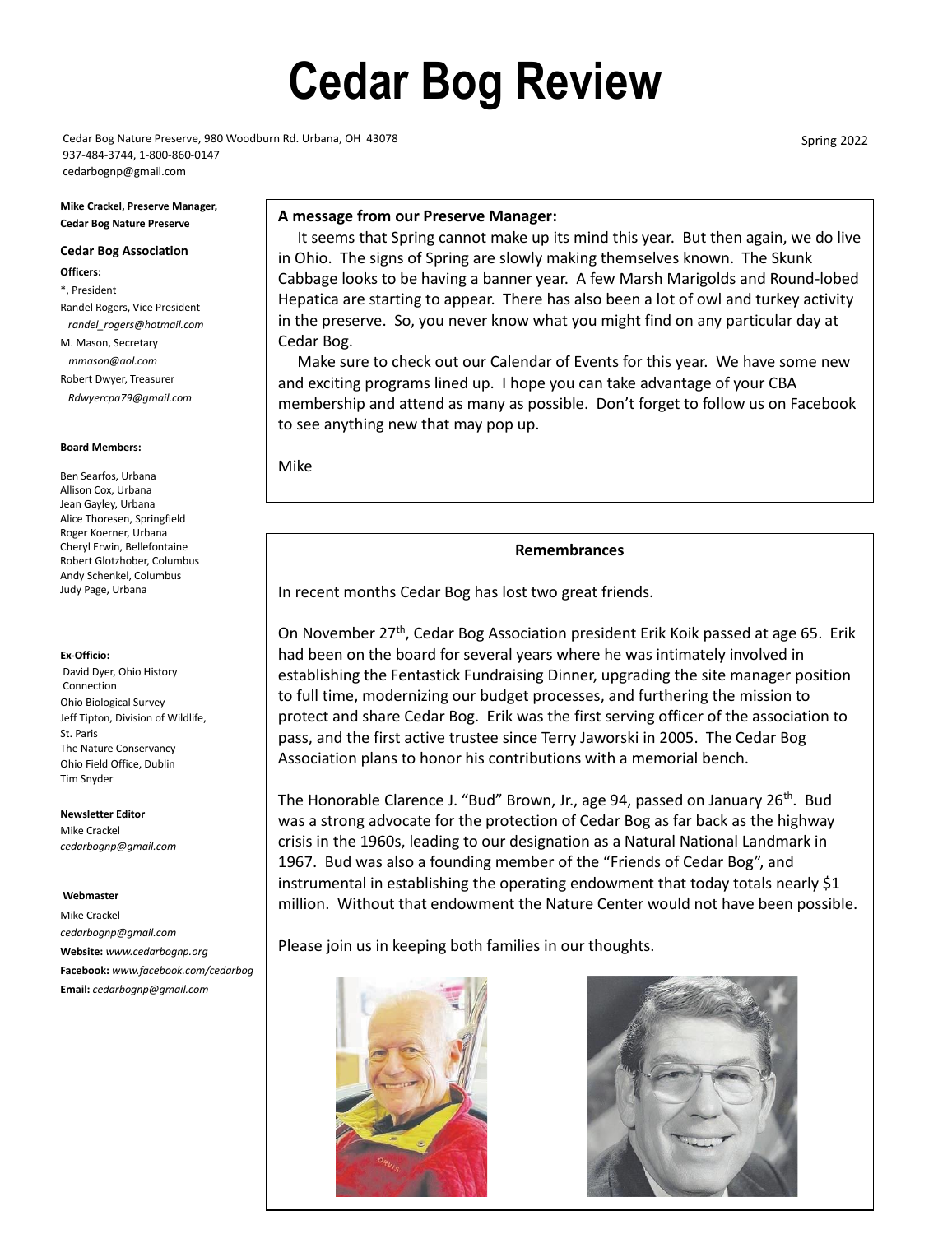# **Calendar of Events**

#### **Skunk Cabbage Walk Self-Guided Tour**

CBA Naturalists will be on the boardwalk to answer questions. Sunday, Feb 20, 12:00-2:00pm \$5 per person, OHC & CBA members free

**"Native Plants in Your Garden" Terry and Randy Litchfield** Saturday, March 12, 10:00am \$5 per person, OHC & CBA members free

**"The Moon, Stars and Planets" Patrick Craig** Saturday, April 9, 8:00pm \$5 per person, OHC & CBA members free

# **Earth Day Walk Self-Guided Tour** CBA Naturalists will be on the

boardwalk to answer questions. Saturday, April 23 12:00-2:00pm FREE. Donations accepted.

## **"Wonderful Warblers" Doug Overacker** Saturday, May 14, 7:30am \$5 per person, OHC & CBA members free

#### **Orchid Walks Self-Guided Tour**

CBA Naturalists will be on the boardwalk to answer questions. Sunday, May 29, 12:00-2:00pm Saturday, June 4, 12:00-2:00pm \$5 per person, OHC & CBA members free

**"Nature Journaling" Judy Page and Debbie Loffing** Saturday, June 11, 10:00am \$5 per person, OHC & CBA members free

## **"Dragons and Damsels" Jim Lemon** Saturday, July 9, 10:00am \$5 per person, OHC & CBA members free

**"Moth Night" Jim Lemon** Saturday, July 23, 8:00pm Free. Donations accepted.

**"Conservation Photography" Jim McCormac** Saturday, August 6, 10:00am \$10 per person, OHC & CBA members - \$5.00

> **"Moth Night" Jim Lemon** Saturday, August 20, 8:00pm Free. Donations accepted.

**"Native Prairies" Tom Hissong** Saturday, August 27, 10:00am \$5 per person, OHC & CBA members free

**"Reptiles and Amphibians" Jeff Davis** Saturday, Sept 10, 10:00am \$5 per person, OHC & CBA members free

**Mellow Yellow Walk Self-Guided Tour** CBA Naturalists will be on the boardwalk to answer questions. Sunday, Sept 18, 12:00-2:00pm \$5 per person, OHC & CBA members free

# **"Boo in the Bog"**

Friday, October 7, 7-9pm Saturday, October 8, 7-9pm \$6.00 per person Reservations highly recommended.

**"Full Moon Owl Walk" Judy Page** Saturday. November 5, 7:00pm \$5 per person, OHC & CBA members free

This schedule is subject to change. The outside Walk programs may be cancelled or rescheduled because of inclement weather.

For more information, call 937-484-3744 or email cedarbognp@gmail.com. Find additional information on Facebook at Cedar Bog Nature Preserve or our web page at cedarbognp.org.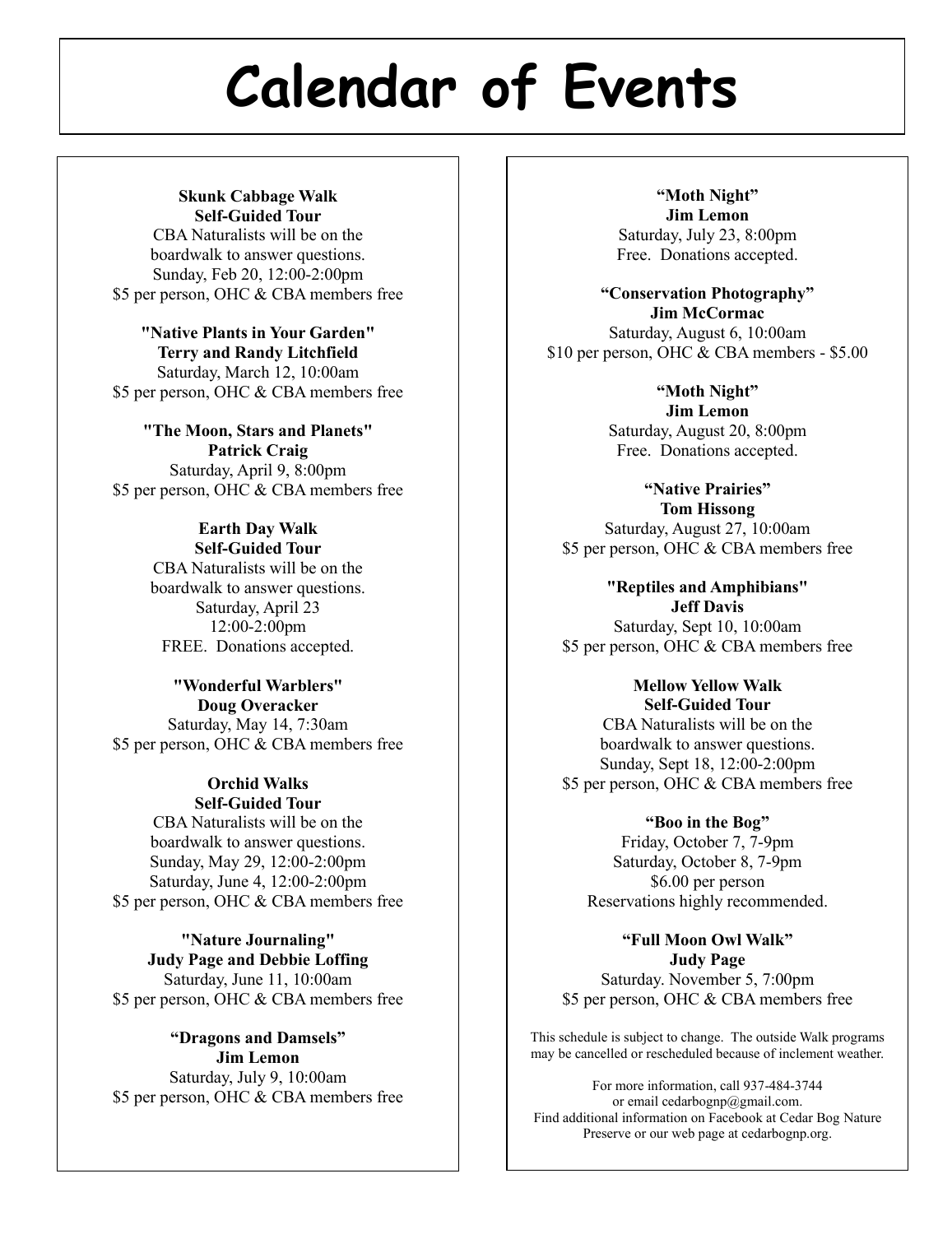

The Cedar Bog Association is an all-volunteer, non-profit organization tasked with running and maintaining Cedar Bog Nature Preserve. Volunteers are necessary to accomplish that mission.

We need volunteers! If you have ever wanted to help or give back to something worthwhile, we need you. No experience or special skills are needed. We can find some way you can help. If you have people skills and have run a cash register, your help in our Nature Center is much needed. Anyone with a general knowledge of the Bog can be trained to work with visitors and guide tours. Habitat maintenance will always be a never-ending job.

If you are available just one or two days a month (or more), we could use your help. Even just one day a month can make a big difference. It is up to all of us to help keep Cedar Bog open to the public and to preserve this incredible place.

We are also looking for volunteers to bolster our Board of Trustees committees. We need some fresh ideas and perspectives. All committees are chaired by one of our board members and include other board members and Cedar Bog Association volunteers.

Our committees handle everything from event scheduling to enticing new volunteers to grant writing to fundraising to writing the newsletter and social media. If you have a special skill or passion, please consider helping with one of our committees.

One other area in which our membership might be able to help, is with our newsletter. If you regularly read our newsletter, you have noticed that I have been a bit tardy getting it out on time. It can be difficult for one person to come up with information and articles for the newsletter. I know there are CBA members with special skills, knowledge and experiences relating to Cedar Bog or natural history in general, who might like to share. If you have an idea for an article you would like to help with or an article you may have already written that would be of interest to our membership, please send it via email to: [cedarbognp@gmail.com.](mailto:cedarbognp@gmail.com) I would be glad to talk with anyone about this and greatly appreciate the help!

If you are interested in volunteering, please contact Preserve Manager Mike Crackel in the Nature Center or call 937-484-3744 and leave a message. We will be glad to call you back and find the right place for you at Cedar Bog.

Mike



Donations can be made quickly and securely by credit card or through your PayPal account. Please scan the QR Code below to be taken to our donation page. Thank you for supporting The Cedar Bog Association.

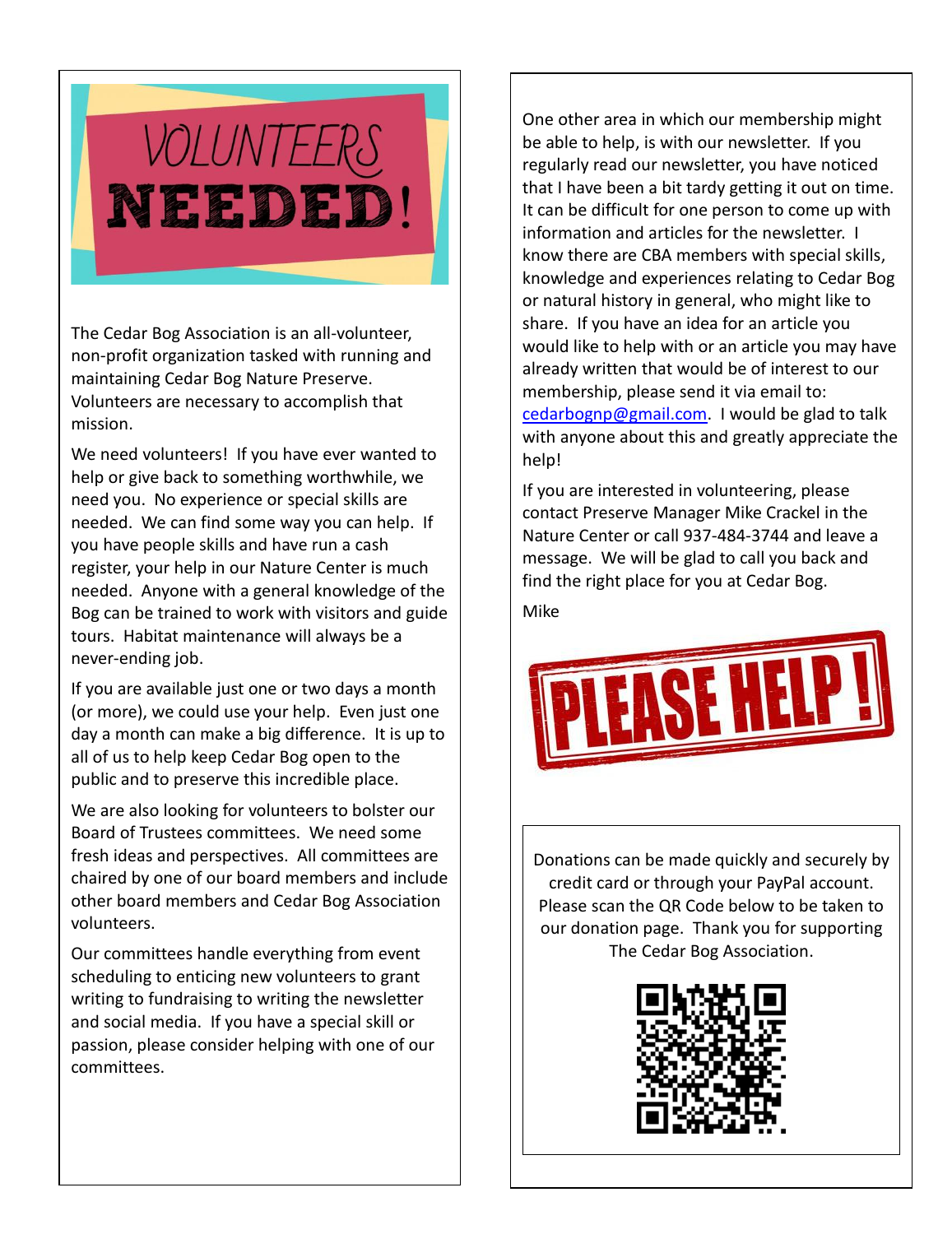**2022 Cedar Bog Sightings**



Skunk Cabbage



White-breasted Nuthatch



Round-lobed Hepatica

# **2022 Cedar Bog Sightings**



Winter Sedge Meadow



American Mink



Marsh Marigold